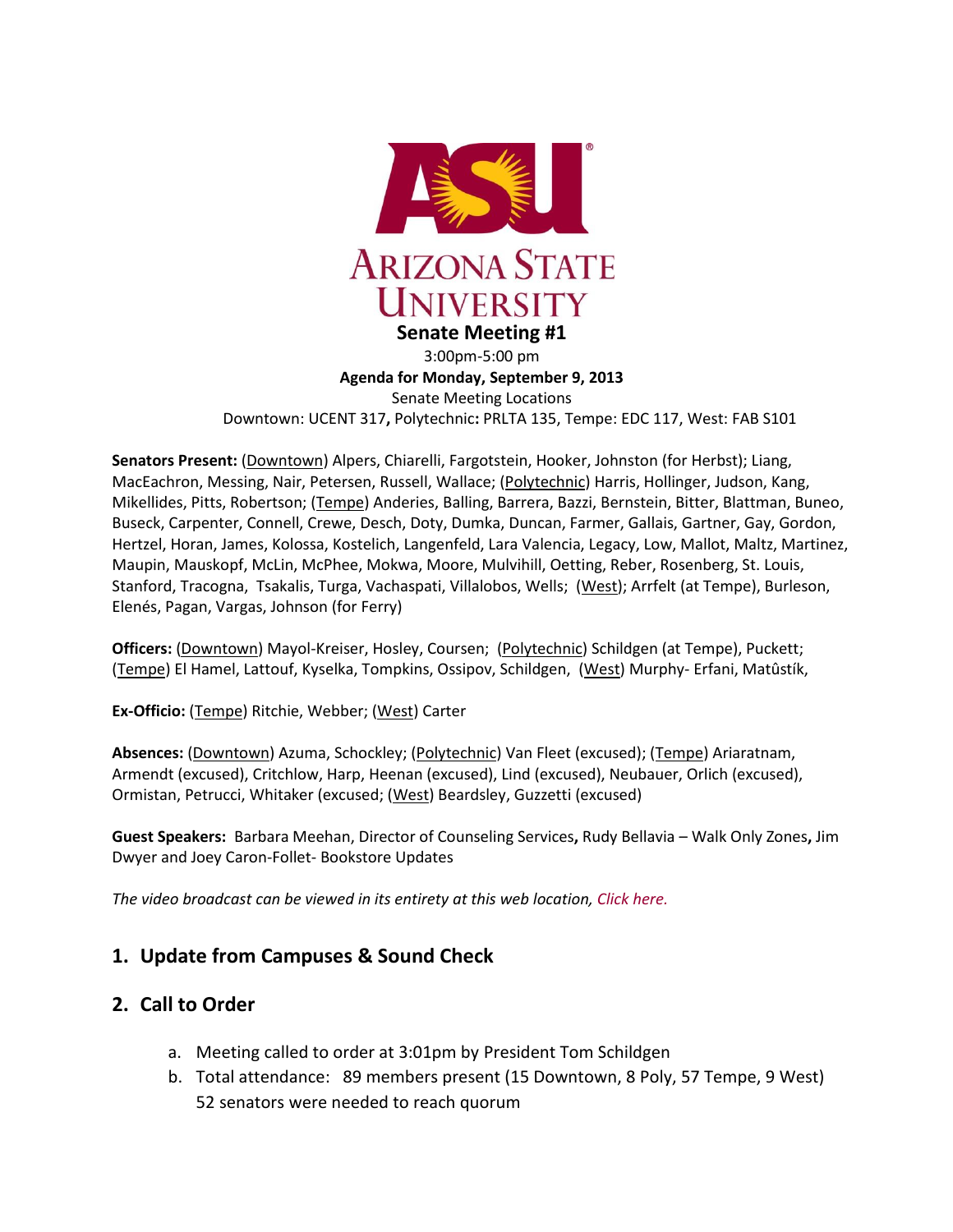# **3. President Crow Report**

President Crow was on travel status and not available for a report. The agenda shifted to the scheduled guest speakers.

## **4. Additional Presentations**

### a. Barbara Meehan, Director of Counseling Services

Barbara Meehan indicated that suicide is second cause of death for college students (accidents are the first cause). ASU's model is about true prevention, not just responding to incidents. If faculty should have a concern with a student, they should consult with the counseling office to initiate the process for getting that student help. You may find details on ASU Counseling Services at: <https://eoss.asu.edu/counseling>

### b. Rudy Bellavia-Walk Only Zones

Rudy Bellavia with Office of Business and Finance discussed the Walk Only Zones. Phase 1 affects areas surrounding the Memorial Union, additional phases are coming. Faculty and staff need to adhere to the walk only zone rules as students will follow your example. The zones are in effect Monday – Friday 8-4pm. The disabled resource center is allowed to transport individuals through these zones. In addition, cart parking is available outside the zones. Reliance on peer education vs. citing individuals is the current enforcement approach. This initiative is planned for other campuses as there is interest, faculty should contact Rudy Bellavia with questions or concerns.

c. Follet-Bookstore Updates, Jim Dwyer and Joey Caron

Val Rosten and Jim Dwyer discussed faculty resources at Follet, such as textbooks, bookstores, and the computer store. Mr. Dwyer indicated the goal is to provide information the way faculty need it – digitally or hard back options. Follet is integrating digital access to a variety of learning platforms, including Blackboard. Follet is planning a 30,000 sq. feet – 2 level store on the north side of the Tempe campus.

# **5. UAC Report**

President Schildgen welcomed everyone back and reported on the following items:

- ASU is now a tobacco-free campus. Students, faculty and staff pulled together on this initiative. 27 signatures have come forward to repeal this policy.
- ASU currently has a record number of faculty both tenured/non-tenured. For every 14 faculty, one is new.
- The student enrollment is now over 76,000, including 10,000 freshman
- On merit raises 79% of those eligible received some type of adjustment, the average was 3.5%.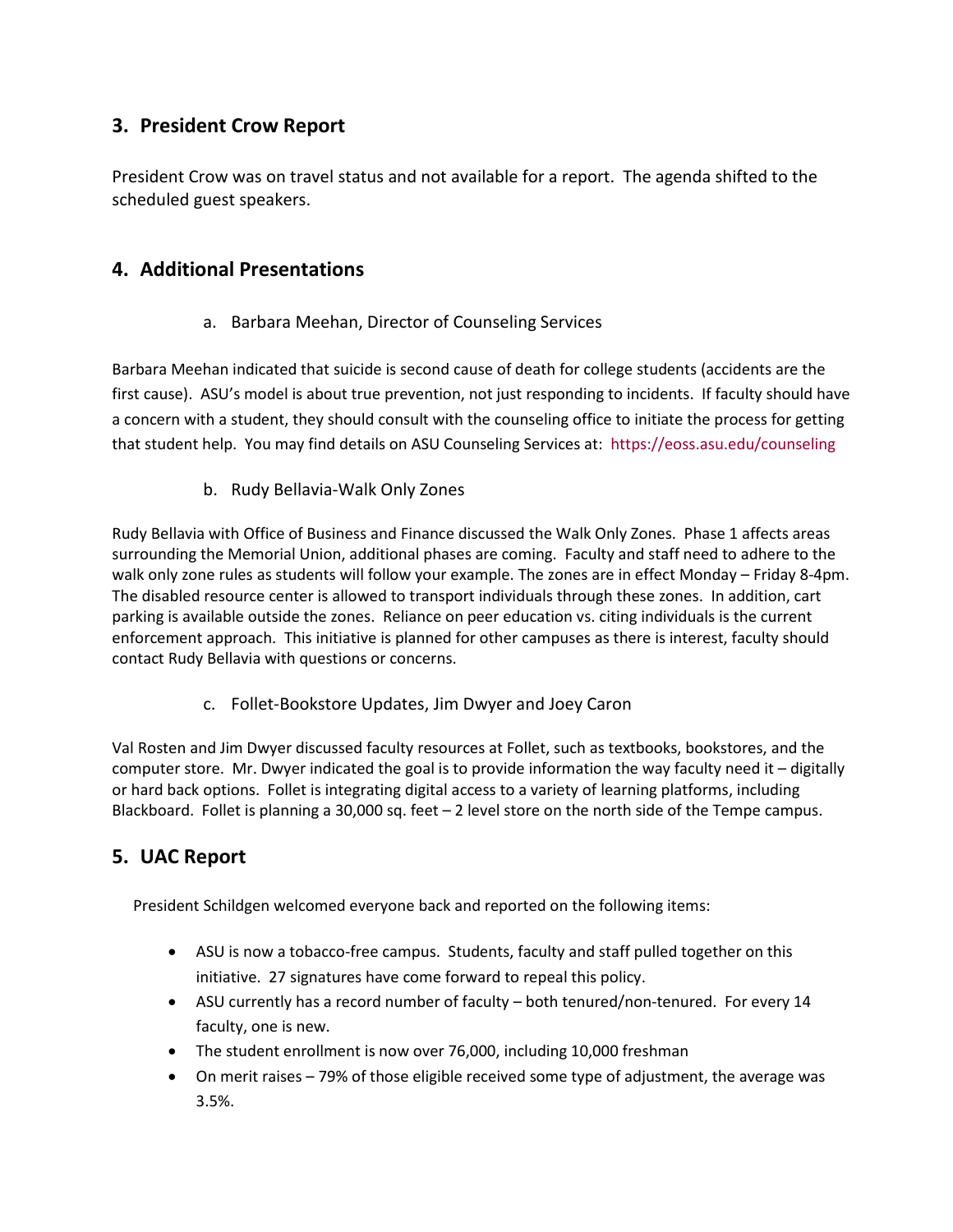- There are several faculty achievements such as the Arizona Higher Education awards which recognized 2 professors. Alberto Rios was named poet laureate for state of Arizona.
- Faculty members should review their virtual presence. He showed profile examples from John Robertson and David Gartner – they have done a good job with their online profiles.
- A Task Force on Ethics is being formed to create institutional policy, comprised of 11 members. They should complete their task by end of this year.
- A PAC 12 faculty leadership initiative similar to the Big 10's Committee on Institutional Cooperation is underway. The CIC helped improve academics and research at their institutions.
- President Schildgen also showed the Marina Heights Video which features the planned development near Tempe Town Lake. This should generate revenue for ASU. The money can be used for remodeling sun devil stadium or other projects.

## **6. Old Business**

- **d. CAPC** Consent agenda motions & new course proposals can be found in Appendix A of the Senate Meeting #1 composite agenda
- Senate **[Motion 2013-51](http://usenate.asu.edu/node/4529)** Request from the College of Technology and Innovation-Department of Engineering-for the establishment of a graduate degree-MS in Manufacturing Engineering.
- Senate **[Motion 2013-52](http://usenate.asu.edu/node/4528)** Request from the College of Technology and Innovation-Department of Engineering-for the disestablishment of an undergraduate degree-BS in Mechanical Engineering Technology
- Senate **[Motion 2013-53](http://usenate.asu.edu/node/4527)** Request from the College of Technology and Innovation-Department of Engineering-for the disestablishment of an undergraduate degree-BS in Electronics Engineering Technology

**Final Votes Recorded 73 = Yes 1 = No 5 = Abstain Senate Motion 2013/51-53 and all new course proposals were approved**

### **b. UAC Motions**

Senate **[Motion 2013-54](http://usenate.asu.edu/node/4532)** Changes to Article I, II and III of the University Senate Constitution

Senator Rosenberg indicated that the campus ombudsperson seems to have been deleted from the documents provided to the senate for review. After a short discussion, President Schildgen stated that the motion should be tabled until Senate meeting #2 and the Task Force will review Senator Rosenberg's question.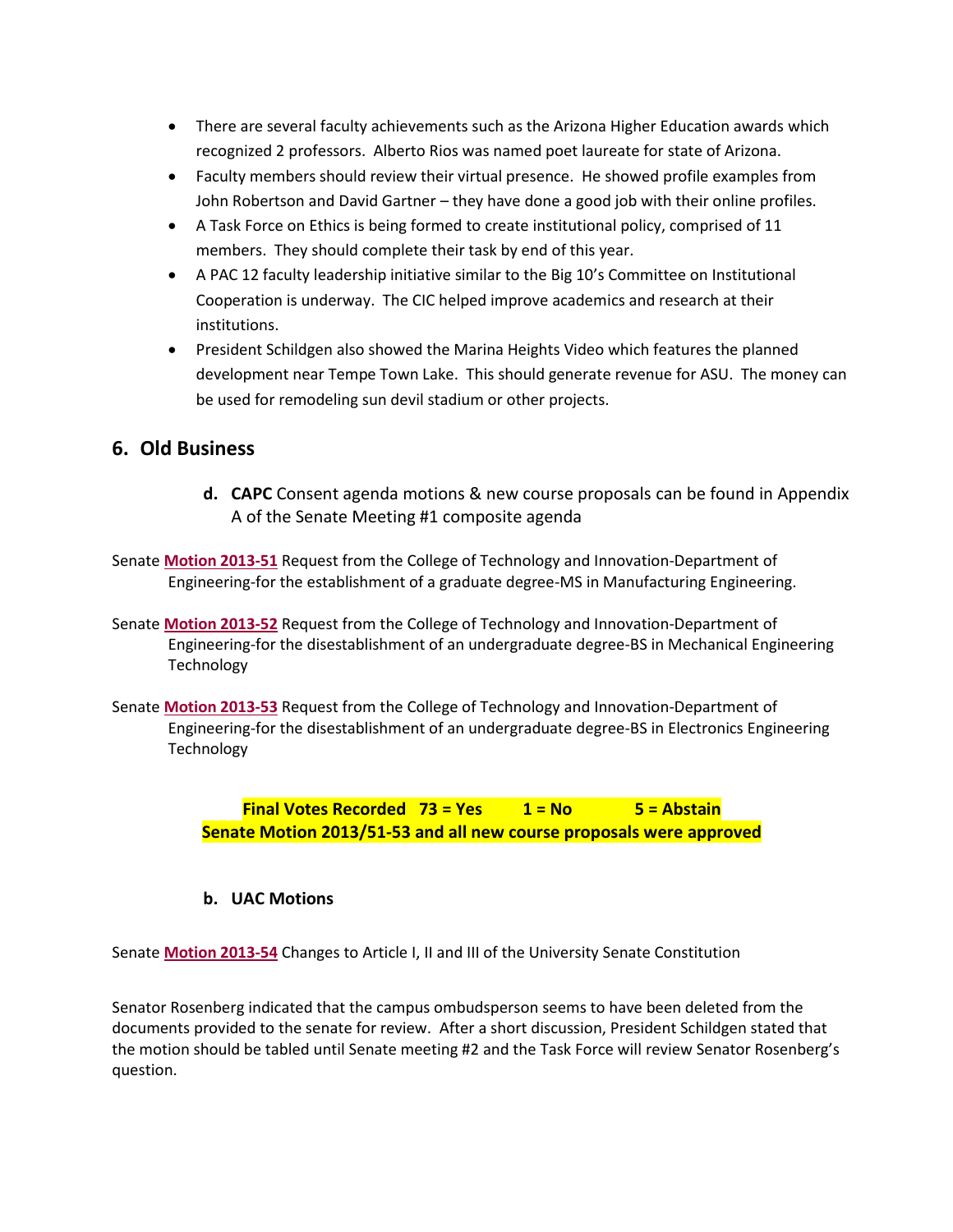#### **No Vote Taken; Senate Motion 2013/54 tabled for further review by the Task Force**

### **7. New Business**

#### **e. CAPC Motions**

- Senate **[Motion 2014-1](http://usenate.asu.edu/node/4734)** Request from the College of Liberal Arts and Sciences-School of Mathematical and Statistical Sciences – for the establishment of an undergraduate certificate in Actuarial Science.
- Senate **[Motion 2014-2](http://usenate.asu.edu/node/4735)** Request from the College of Liberal Arts and Sciences School of Mathematical and Statistical Sciences - for the establishment of an undergraduate degree – BS in Actuarial Sciences.
- Senate **[Motion 2014-3](http://usenate.asu.edu/node/4736)** Request from the Mary Lou Fulton Teachers College Division of Education Leadership and Innovation- for the name change of a graduate certificate - from: Institutional Research – to: Institutional Research and Policy Analysis.
- Senate **[Motion 2014-4](http://usenate.asu.edu/node/4737)** Request from the Mary Lou Fulton Teachers College Division of Educational Leadership and Innovation - for the name change of a graduate degree - from: MA in Educational Psychology – to: MA in Learning Sciences
- Senate **[Motion 2014-5](http://usenate.asu.edu/node/4738)** Request from the College of Technology and Innovation Morrison School of Agribusiness and Resource Management- for the name change of a graduate degree - from: MS in Agribusiness– to: MS in Environmental and Resource Management.

#### **f. UAC Items**

Vote to confirm the 2013-2014 University Senate committee roster assignments.

**Final Votes Recorded 72 = Yes 3 = No 3 = Abstain Senate committee rosters were approved.**

**Appendix B - CAPC Information Items can be found in the Senate Meeting #1 Composite Agenda**

#### **8. Committee Reports**

a. **Committee on Committees-** Chair Mirna Lattouf. Committee Chair Lattouf indicated that committee assignments were made and committee chairs selected. Introduction of committee chairs. Chair Lattouf showed a list of committee chairs.

#### **9. Open Forum Topics**

a. Senator Fargotstein (Downtown) asked whether the State Farm campus would generate funds for specific areas. President Schildgen responded that there were no specifics at this time; it was believed that the money could be used for a variety of areas.